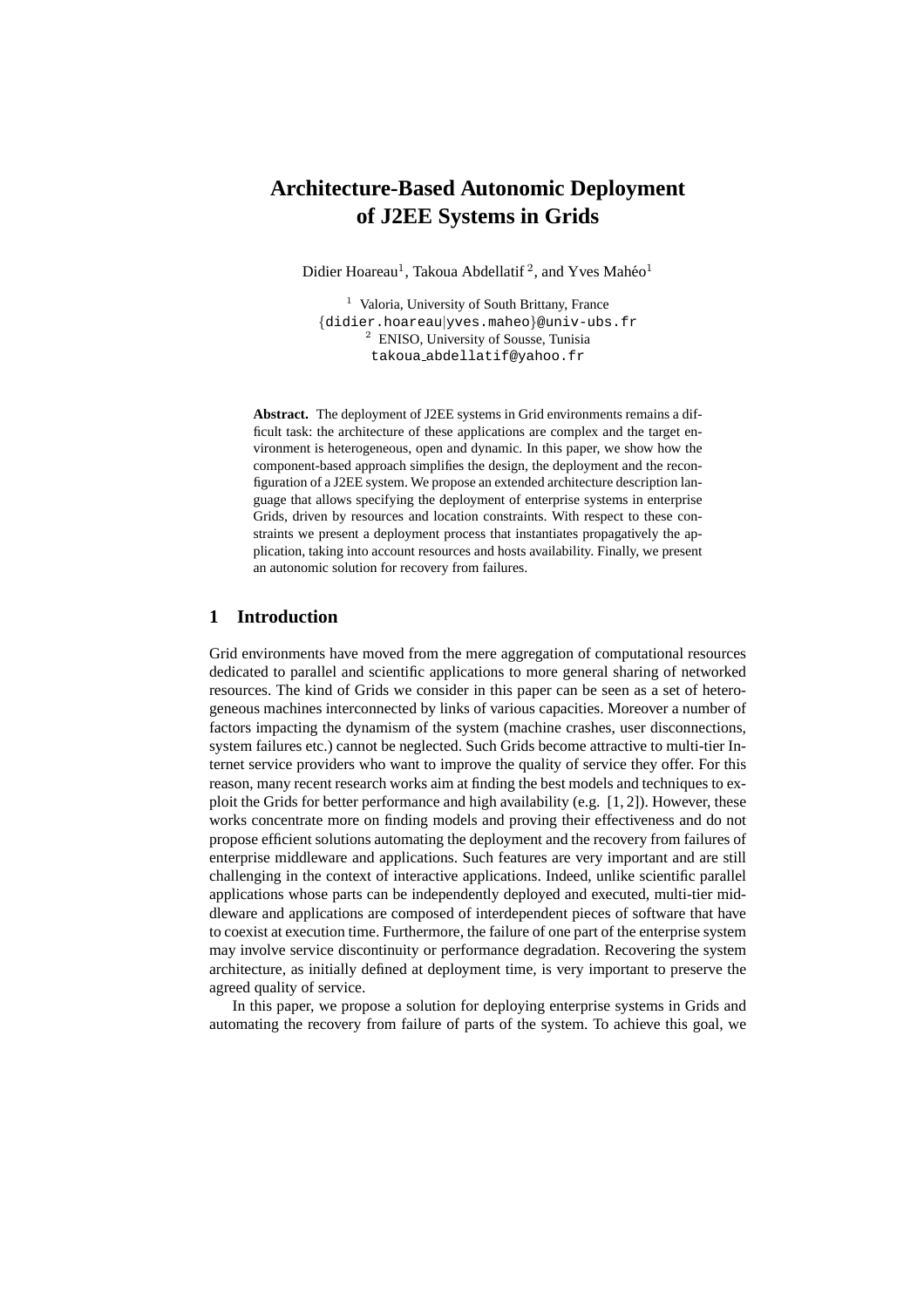consider a J2EE system that we call a *virtual cluster*, similar to a classical J2EE cluster in that EJB and Web containers are replicated for backup fault-tolerance considerations. We believe that our solution is applicable to other models and other configurations of multi-tier Internet applications on wide-area networks, and it can be of interest to researchers in this field to easily experiment their different models on Grids and for service providers to easily handle an important number of clients. Our approach consists in applying an architecture-based deployment [3] and in automating the management of distributed systems. The idea is to abstract the managed system into an assembly of explicitly bound components and to use these components as units of configuration, deployment and reconfiguration. We adopted this approach for J2EE systems in a previous work—in classical cluster environments—by re-engineering an open source application server [4]. The re-engineering work consists in transforming the server parts into explicitly connected components. With the same component model, Fractal [5] in our case, we also represent the underlying resources like the nodes of the Grid. An ADL (Architecture Description Language) permits the description of the different parts of the distributed system, their configuration and their relations in terms of bindings and encapsulation. Finally, a deployment engine allows automating the deployment of the J2EE system using its description on the cluster targets. Compared to J2EE clusters, Grids are highly distributed, heterogeneous and dynamic. For this reason, our deployment system needs to be extended to manage virtual clusters within the Grid constraints. In this paper, we demonstrate the extension of the Fractal ADL to describe the component resources, a resource allocation mechanism and a solution for an automatic recovery from failures.

The layout of this paper is the following. In Section 2, we present more in details the context of our work and the main underlying assumptions. In Section 3, we describe our deployment process and its resource allocation service. We detail the current state of our implementation and some first results in Section 4. Section 5 discusses related work. Finally, Section 6 concludes the paper and identifies future work.

### **2 Context and main assumptions**

### **2.1 J2EE system configuration and deployment**

J2EE application servers are complex service-oriented architectures. In a previous work, we demonstrated that solving the deployment of J2EE applications requires that the internal software architecture of the J2EE server, in terms of the services that compose it and their various interaction and containment dependencies, be made explicit and modifiable at run time [4]. Indeed, the configuration of the system and its deployment parameters have to be described using the elements of the system's architecture. This description can then be used as a basis to implement and automate different deployment and reconfiguration policies. This is what is generally called *architecture-based management* [3]. For this purpose, we created JonasALaCarte, obtained by re-engineering the JOnAS (Java Open Application Server<sup>3</sup>) open source application server using the Fractal component model [5].

<sup>3</sup> http://jonas.objectweb.org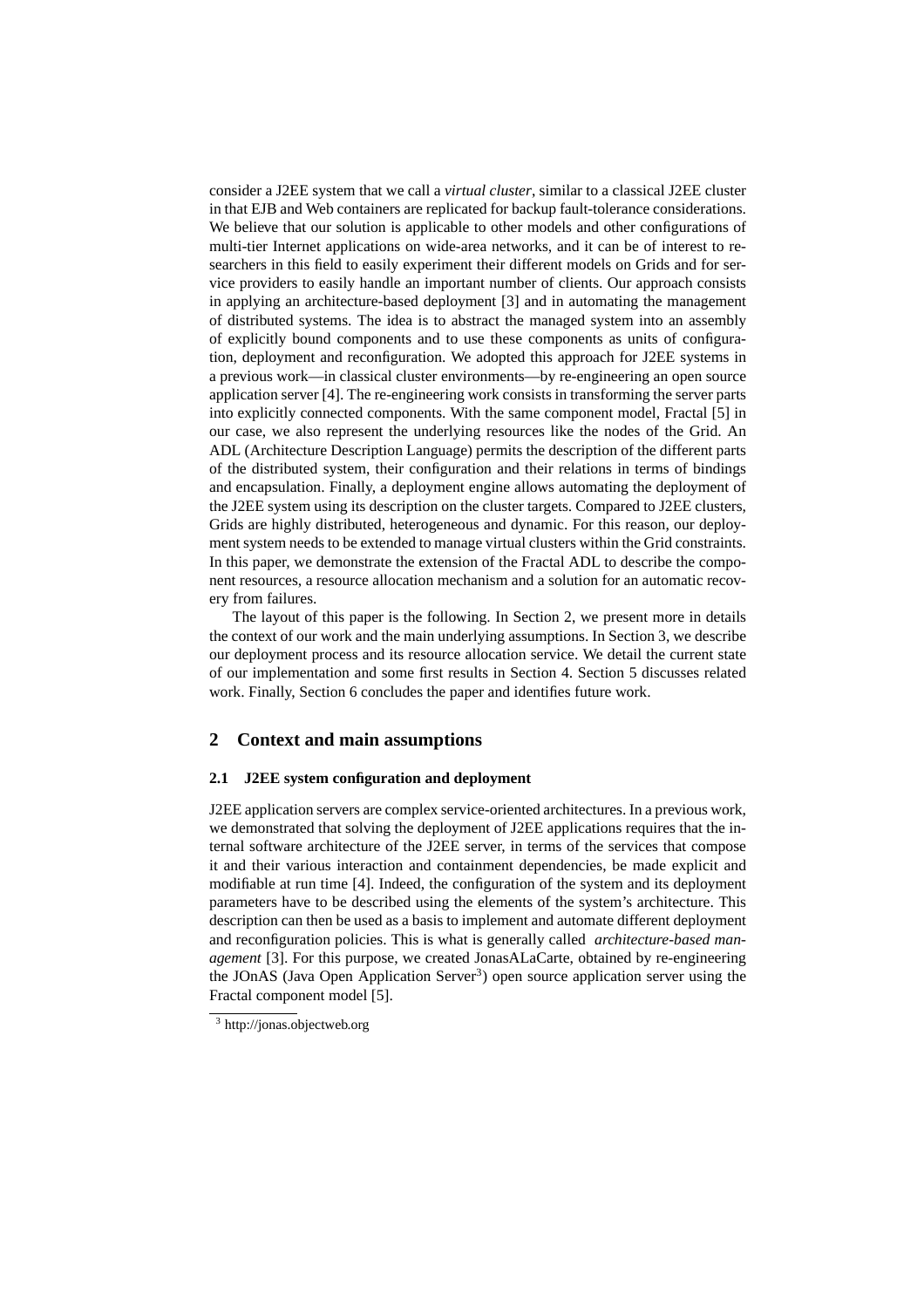Thanks to a componentization of the server itself, where all the services are encapsulated into Fractal components, the architecture of the server is explicit. Both the hardware and the software entities are represented by components.

### **2.2 Deployment in a J2EE cluster**

Building a J2EE cluster consists in replicating the Web and EJB tiers for load balancing and fault tolerance. A front-end load balancer (generally a HTTP server like Apache) dispatches the HTTP requests to the containers. A group communication system allows the consistency between stateful data hosted in the containers to be maintained. In order to deploy a clustered JonasALaCarte, the administrator has to produce an architecture descriptor (written with an ADL) together with a deployment descriptor. The first one defines the architecture of JonasALaCarte as a set of interconnected components and the second one exhibits the resource requirements of each component. The instantiation of this description allows the application server components to be configured and deployed on the target machines in an automated manner. Unlike in current JOnAS clusters, the unit of replication in JonasALaCarte is the service component and not the whole server. This selective replication is important since the EJB containers and the Web containers are generally execution bottlenecks and we need more replicas for these services than for other ones (Registry service, Transaction service, etc).

Figure 1 presents an example of an architecture for a J2EE clustered application server. Notice that we abstract the deployment and the configuration of an application server cluster into the uniform handling of Fractal components. Besides, a cluster configuration is just a particular configuration of the application server where components are distributed and replicated (represented in greyed boxes) on different JVMs. The same management tools are used to manage a stand-alone server in a single JVM and to manage a cluster of servers.



**Fig. 1.** Component-based view of JonasALaCarte in a cluster environment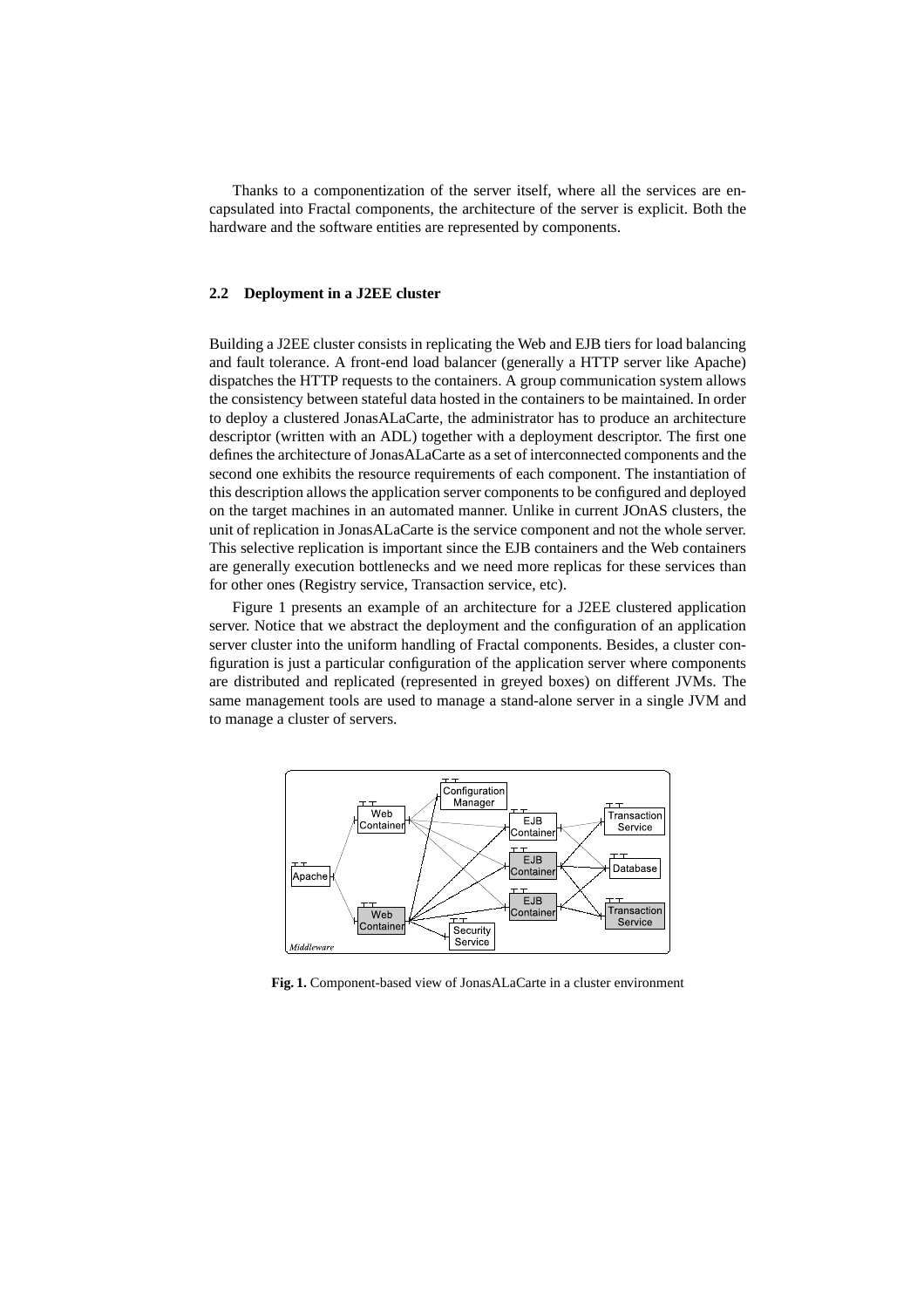#### **2.3 From J2EE clusters management to** *virtual clusters* **management**

We call a *virtual cluster* a J2EE system having the same configuration as a classical cluster (a front-end load balancer, a set of replicated containers and a group communication system for stateful data replication) but deployed in a Grid. By defining the number of replicas and the configuration of the services, the virtual cluster can represent different deployment models in wide-area networks. In this paper, we consider that our Grid system is composed of different zones; each zone groups a set of machines geographically close. Moreover, for each zone, some particular machines are well identified and are made public (on a Web site for example). We call *zone managers* these machines because they contribute in the deployment process.

Unlike a J2EE cluster, a Grid environment is highly distributed and are heterogeneous in terms of software and hardware configurations. Resource allocation is consequently a complex task. Grid machines are more dynamic either because they belong to end-users that frequently join and leave the Grid or because they are shared with other dynamic applications. However, if a machine involved in the execution of a multi-tier application leaves the system, a service discontinuity or a performance degradation may be induced leading to disastrous economic consequences. In front of these limitations, we identify the following requirements:

- **–** Resource allocation should be automated. Each component has to explicitly define its required resources and the deployment system has to automatically find the appropriate target machine offering necessary resources for each component.
- **–** Each variation in the Grid machines involved in an application execution has to be systematically detected and recovered. Indeed, in order to maintain the agreed quality of service, the configuration of the J2EE system has to be preserved. If the unavailable component is not replicated, its recovery allows ensuring the service continuity. In some cases, the service continuity is ensured thanks to the replication of the leaving component, like for containers. If the replica is a simple backup, this component needs to be replaced in order to preserve the fault-tolerance degree of the system and if the replica is involved in the load balancing, it also needs to be replaced to preserve the same level of performance.

# **3 Virtual cluster deployment system**

In order to deploy a J2EE server system in a network such as the one described in Section 2.3, we cannot rely on a total knowledge of the different machines: this is hardly feasible as the size of a zone is important and as they are heterogeneous. Moreover, some machines—that were disconnected when the deployment was launched—can enter the network. Thus, traditional approaches, consisting in defining a target machine for each component of the application to be deployed, are not feasible in our context. We propose an extension to existing  $ADLs$  (x $Acme<sup>4</sup>$ , [6]) that allows the description of the resource properties that must be satisfied by a machine for hosting a specific component. In our approach, it is no more mandatory to give an explicit name or address

<sup>4</sup> http://www-2.cs.cmu.edu/ acme/pub/xAcme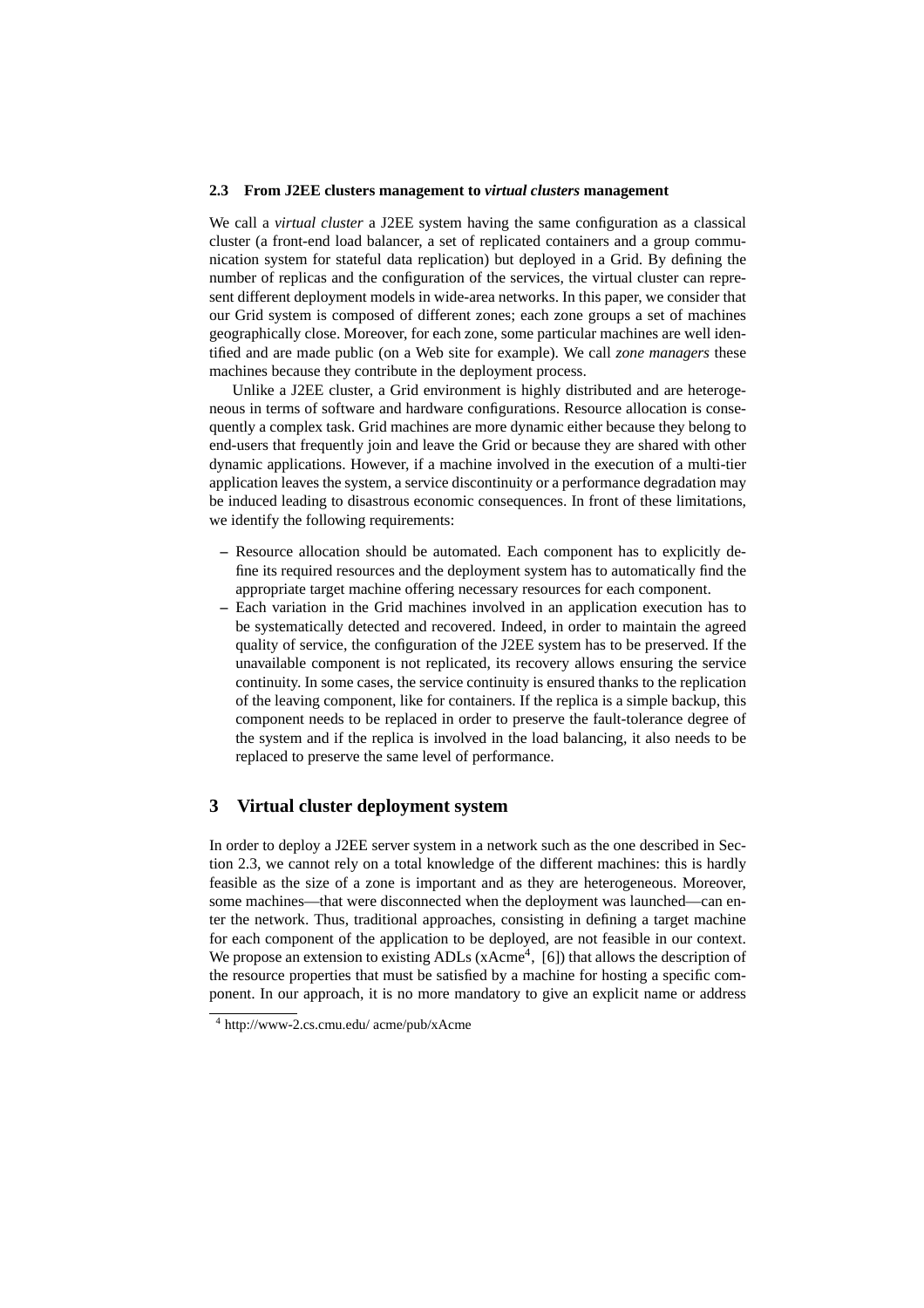of a target machine: the placement of components is mainly driven by constraints on the resources the target host(s) should satisfy. Then, we use the description of the architecture and the deployment specification to define a deployment of a J2EE system in a zone: installation and redeployment of the component are made in an automatic way.

In the following we present the general deployment algorithm in two steps. First, we describe the deployment process that allows the parts of the application to be deployed in a propagative way. Then, we present the mechanisms we have implemented to handle failures of the machines and of the different parts of the system.

### **3.1 Deployment specification**

In order to specify the deployment of a J2EE system, we define two descriptor files written with FractalADL. The *architecture descriptor* contains the architecture of the system in terms of component definitions (their name, their client and server interfaces, their implementation) and component interactions (the bindings between components). The other descriptor, named *deployment descriptor*, contains, for each component, the description of the resources that the target platform must satisfy and references to component instances (defined in the architecture descriptor).

In the deployment descriptor a *deployment context* is defined for each component. Such a context lists all the constraints that a hosting machine has to verify. There are two types of constraints that can be defined in a deployment context: resource constraints and location constraints. Resource constraints allow hardware and software needs to be represented. Each of these constraints defines a domain value for a resource type that the target host(s) should satisfy. With location constraints some control on the placement of a component can be defined when more than one host applies for its hosting.

Figure 2 shows the deployment descriptor associated with the J2EE system represented in Figure 1 (Some repeated parts have been omitted). This descriptor contains the resource constraints associated with every component (e.g. lines 10–17: EJB container ejb1 has to be installed on a host that have at least 512 MB of free memory) and location constraints, that indicate the co-location of some components (e.g. lines 45–47: transaction service component transac1 must reside on the same host as the configuration manager since they share local resources in the current implementation). We can also control the location of a component according to the bandwidth of the network: lines 51–53 specify that the bandwidth between the machines hosting component web1 and the others machines must be greater than 150 Mb/s).

For both performance scalability and high availability, each tier can be replicated. However, we should not require that all replicas be started at the same time. What is usually desired is to activate as soon as possible the Internet application when an EJB container is deployed and a Transaction Service is available. The other replicas, mainly used for performance, can be deployed later as soon as necessary resources become available. For this purpose, we have added a *cardinality* attribute to the description of a component's interface. This attribute takes the form of a couple of values that specify the minimum and the maximum number of bindings allowed through the interface.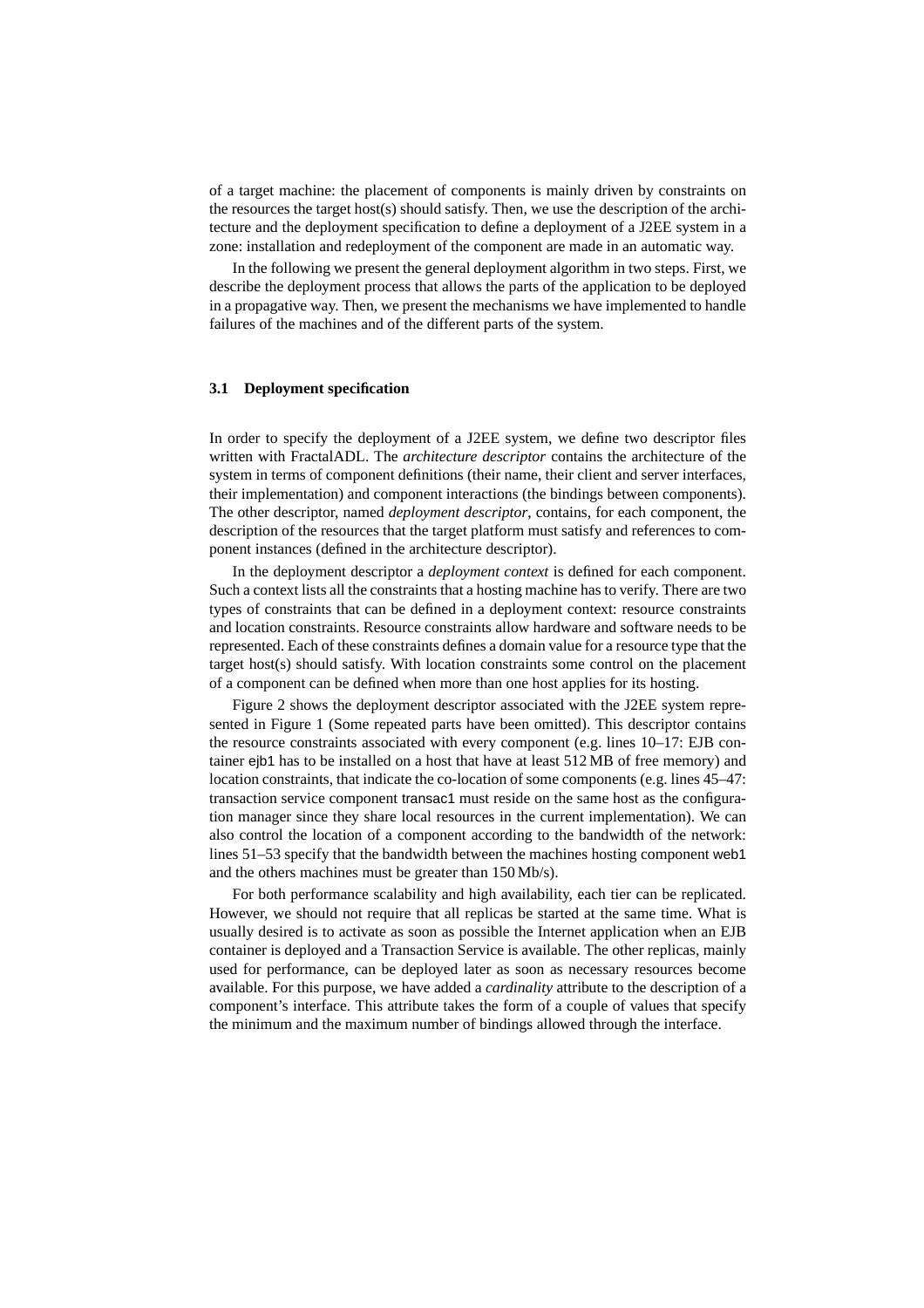

**Fig. 2.** Deployment descriptor of JonasALaCarte

#### **3.2 Deployment process**

As stated in section 2.3, dedicated machines—the zone managers—are defined for each zone. A given zone manager has two roles: (1) Maintaining a list of the machines in a zone and (2) orchestrating the deployment process in the zone.

We consider in this section a single manager per zone. The address of this manager is maintained on an already known site. A machine joining a zone gets the zone manager address and sends a presence notification message. The zone manager adds the newly connected machine in a list. The case of multiple zone managers, necessary for faulttolerance, will be detailed in section 3.3.

The first step of the deployment process consists in sending the ADL files of the J2EE system to deploy to the zone manager (whose identity has been obtained beforehand by the administrator, from a given web site for example). As soon as the deployment descriptor is received by the manager, the deployment tasks are performed as follows:

- 1. The manager multicasts the deployment and architecture descriptors to all the zone nodes that are connected. The deployment descriptor contains resource and location constraints, and the identity of the manager.
- 2. Having received the deployment and architecture descriptors, each node checks the compatibility of its local resources with the resources required for each component. If it satisfies all the resource constraints associated with a component, it sends to the manager its candidature for the instantiation of this component.
- 3. The manager receives several candidatures and tries to compute a placement solution in function of the location constraints and the candidatures. In the case there is no location constraint associated with a component, the first candidate is chosen.
- 4. Once a solution has been found (or if a candidate has been chosen in the previous step), the manager updates the deployment descriptor with the new placement information and broadcasts it to all the zone nodes.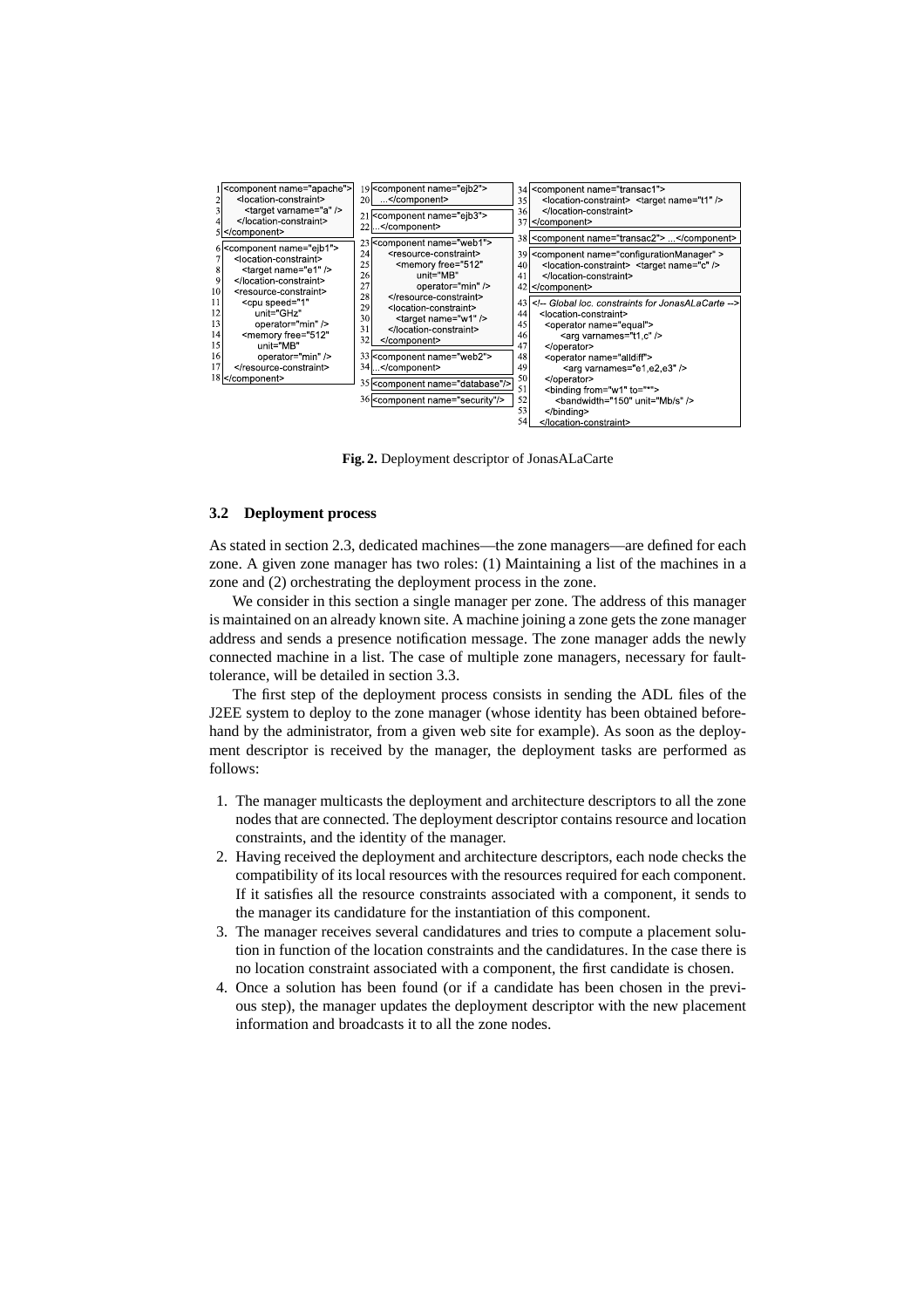- 5. Each node that receives the new deployment descriptor updates its own one and is thus informed of which component it is authorized to instantiate and of the new location of the other components.
- 6. The final step consists in downloading necessary packages from well defined package repositories. The location of these repositories is defined in the deployment descriptor (not shown in the example for sake of clarity). For the components that are instantiated locally, their client interfaces (if any) must be bound to remote components. When the remote component possesses a constrained cardinality, a request is sent to the corresponding machine in order to know if a binding is possible. If the addition of a new binding is accepted at the server side and when a positive answer is received, the binding is achieved with the remote reference hold in the answer message. Besides, the number of incoming and outgoing binding is updated.

The above steps define a *propagative deployment*, that is, necessary components for running J2EE applications can be instantiated and started without waiting for the deployment of all the components in the ADL descriptor. As soon as a resource become available or a machine offering new resources will enter the network, candidatures for the installation of the "not yet installed" components will be sent to the zone manager, making the deployment progress.

When a new deployment descriptor is received (step 5) the binding establishment described at step 6 can also be made if the deployment descriptor contains new information on the location of some components that have to be bound with some already (locally) deployed components.

Let's consider an example of resource constraint. The constraint alldiff in the deployment descriptor (lines 48–49) indicates that the three EJBContainer must reside on three distinct hosts. In order to resolve this constraint, a machine must at least have the information of three machines that can hosts each one an EJBContainer. Thus, by collecting candidatures (step 3), the zone manager may decide on the placement of component provided there exists a combination of candidatures that solves the location constraints.

We can notice that in this deployment process: (1) the host selection of a component is made by the zone manager; (2) the instantiation of a component is achieved by the host selected by the zone manager; (3) the bindings needed by a component are initiated by the machine hosting it; (4) the activation of a component can be made as soon as its client interfaces are bound. Note that in our case, the activation of the container components (i.e. EJB and Web containers) involves the activation of the J2EE application running inside.

### **3.3 Automatic recovery from failures**

In the environment we target, resources can also become unavailable (e.g. the amount of free memory demanded may decrease and become not sufficient), some parts of the J2EE system can be faulty, some machine may fail etc. In this paper, a failure can be due to a hardware crash of a machine, a disconnection from the network or a software bottleneck. This last case constitutes a failure of a component.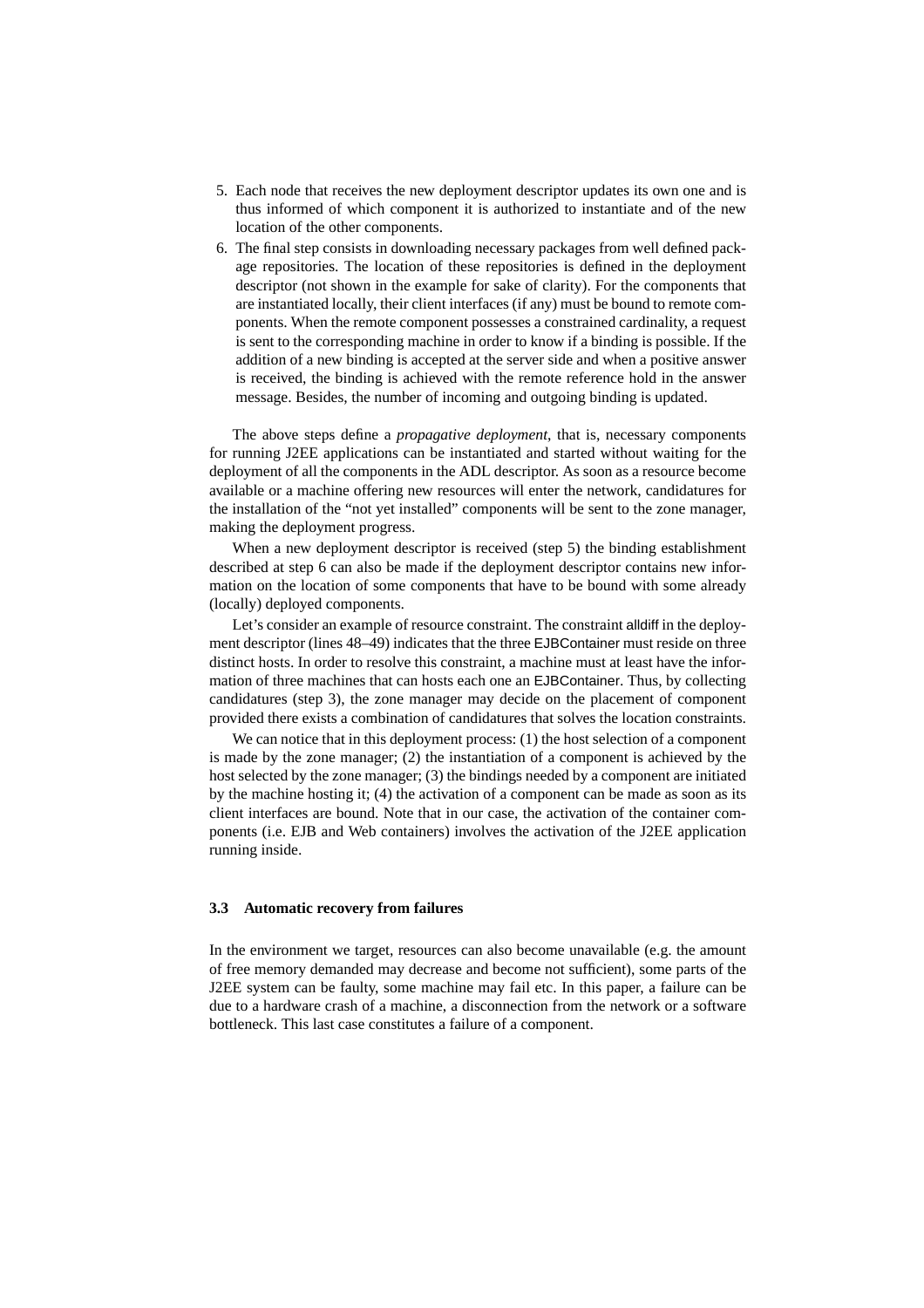*Failure of a component* The recovery of a component and thus its redeployment consists in sending to the zone manager a message holding the identity of the component to redeploy. This is done by the machine hosting the faulty component (The failure, i.e. the non-responsiveness of the component, is detected through a probe associated with a control interface of the component.). Then, the zone manager updates the deployment descriptor by removing the location of the component and broadcasts the new descriptor to all the machines connected in the zone, automating the redeployment of the faulty component. Indeed, for all the machines, a component remains undeployed (i.e. it has no location), thus, they find themselves back in the propagative deployment. The phases of local evaluation of the resource constraints and the announcement of candidatures will go along.

When a component fails, it is important to consider its state. If the component is replicated, like the EJB container and the Web container services, the stateful data are automatically sent to any replica added to the group. This ensured by the group communication systems embedded within these components. Regarding the database, we consider that a regular copy is done on a data-center allowing to obtain stateful data when the database fails. This solution is frequently used in Internet applications deployed in wide-area networks, like in the edge-computing models.

When Apache fails, all the incoming requests are lost during the reconfiguration time. One solution consists in deploying a lightweight component storing the incoming requests in a list during the time the Apache component is recovering.

*Resource violation* When a resource constraint associated with a component is no longer verified on a specific host (for example the amount of free memory required is not sufficient), the corresponding component must be redeployed. This redeployment is performed the same way, except that the state of the component can be saved properly.

*Failure of a machine other than a zone manager* In a zone, a machine hosting one or several components may definitively crash. A crash is detected by the zone manager which maintains the list of the machine connected in the zone. When the manager detects a crash, as in the case of the failure of a component, it updates its deployment descriptor by removing the location of the component(s) that was running on the faulty machine. Then, the deployment descriptor is broadcast to other machines so that the missing components can eventually be re-instantiated.

*Failure of a zone manager* The crash of the zone manager is critical as it is responsible for choosing a host for each component. In order to deal with the failure of such a manager, we define several managers within a zone. Every manager has the same role as defined previously: it maintains the list of the machines that are connected in the zone; it collects the candidatures for the instantiation of components; and it resolves the location constraints depending on the received candidatures. To ensure the fault-tolerance of the zone manager, we consider a number of replicas. At a given time, a *leader* is in charge of establishing the deployment process. The address of the zone manager is mentioned in the deployment descriptor sent to the machines of the zone. Each information received by the leader is multicast to the backup managers using a group communication system offering the FIFO order and reliability. The failure of the leader is detected by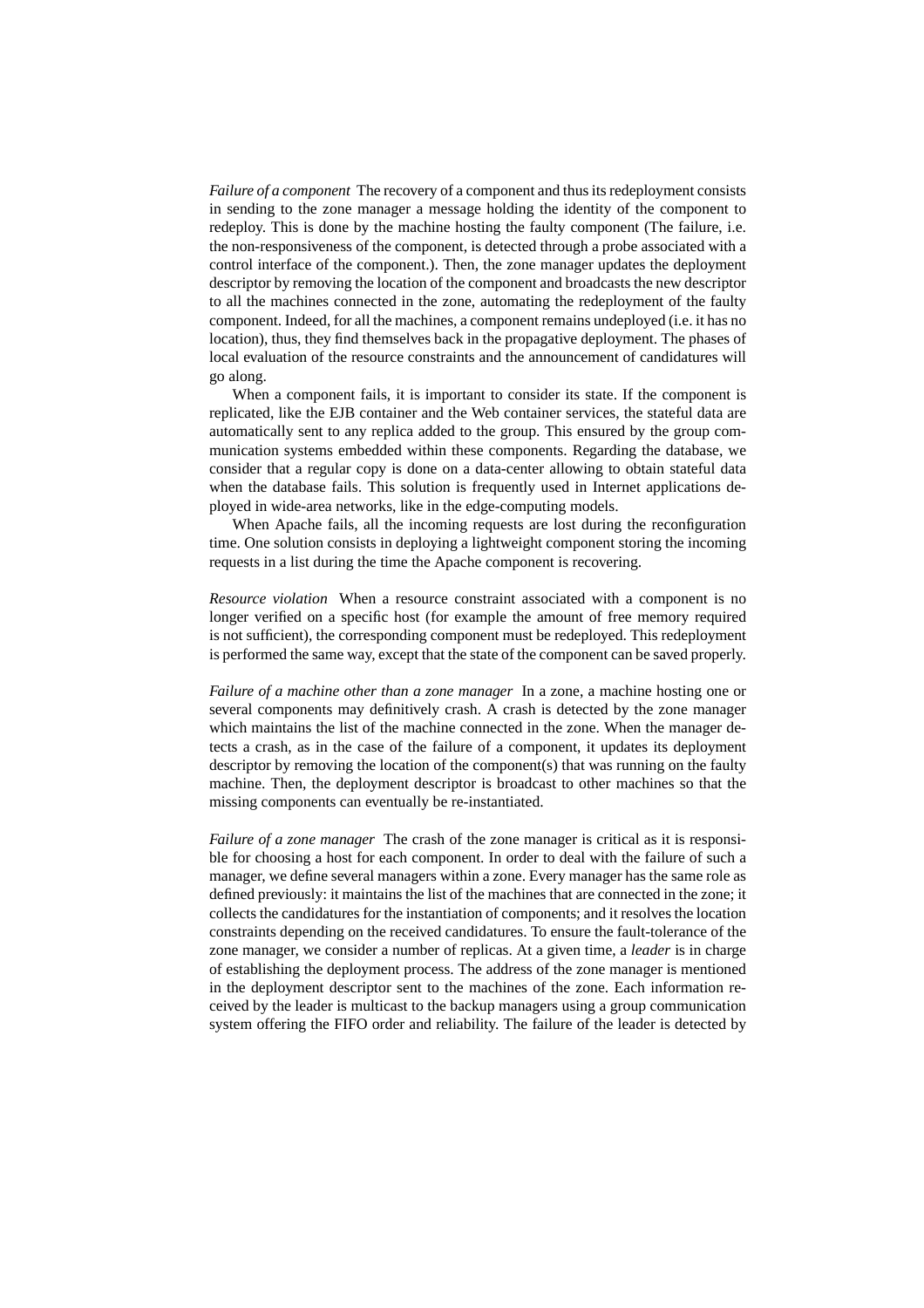the backup machines and a new leader is elected. The zone manager identity is updated in the deployment descriptor and like any descriptor change, this piece of information is sent to the machines of the zone that will then deal with the new leader.

# **4 Implementation status and evaluation**

#### **4.1 Implementation status**

The ADL presented in section 3.1 allows the specification of the placement of the components according to some conditions on resource and location constraints. We have chosen FractalADL to support the definition of deployment descriptors in an XML format. The main aspect with resource and location constraints are their manipulation at run time in order to observe and detect changes in the environment, to react on these changes and to find a placement solution at a given time according to some machine candidatures. We use Cream<sup>5</sup>, a Java library for writing and solving constraint satisfaction problems or optimization problems, to represent interface cardinality, possible bindings and resource and location constraints.

Specific probes are used in order to introspect the resources needed by the components. We use DRAJE (Distributed Resource-Aware Java Environment) [7], an extensible Java-based middleware to model hardware resources (processor, memory, network interface...) or software resources (process, socket, thread...). For every resource constraint of the deployment descriptor, a resource in DRAJE is created and a periodic observation is launched. The value returned by a probe allows a host to check the consistency of a resource constraint according to the local resource state. If all the resource constraints associated with a component are verified by a machine, it applies for its instantiation. When the value returned by a probe does not respect a resource constraint, our run-time support is notified in order to redeploy the components that requires this resource as described in section 3.3. The current implementation of our system does not support the computation of bandwidths between machines but relies on a predefined file describing the properties of network links within a zone.

Component instantiation are made by a host when this host has been chosen by the zone manager. When an updated deployment descriptor is received, the location of the newly instantiated components is discovered, resulting in binding requests. When a binding is accepted, a stub component and a skeleton component are dynamically created thanks to the ASM library<sup>6</sup> and are deployed with FractalRMI. The server interfaces of the stub component are of the same type as the one of the local client interface that has to be bound. When the location of the EJBContainer is known, a new pair stub/skeleton is created and deployed if the number of outgoing bindings allowed (i.e. the interface cardinality) has not been reached.

### **4.2 Evaluation**

A complete evaluation of the deployment and redeployment in the kind of environment we target implies to precisely control the dynamism of the different resources and hosts.

<sup>5</sup> http://kurt.scitec.kobe-u.ac.jp/˜shuji/cream/

<sup>6</sup> http://asm.objectweb.org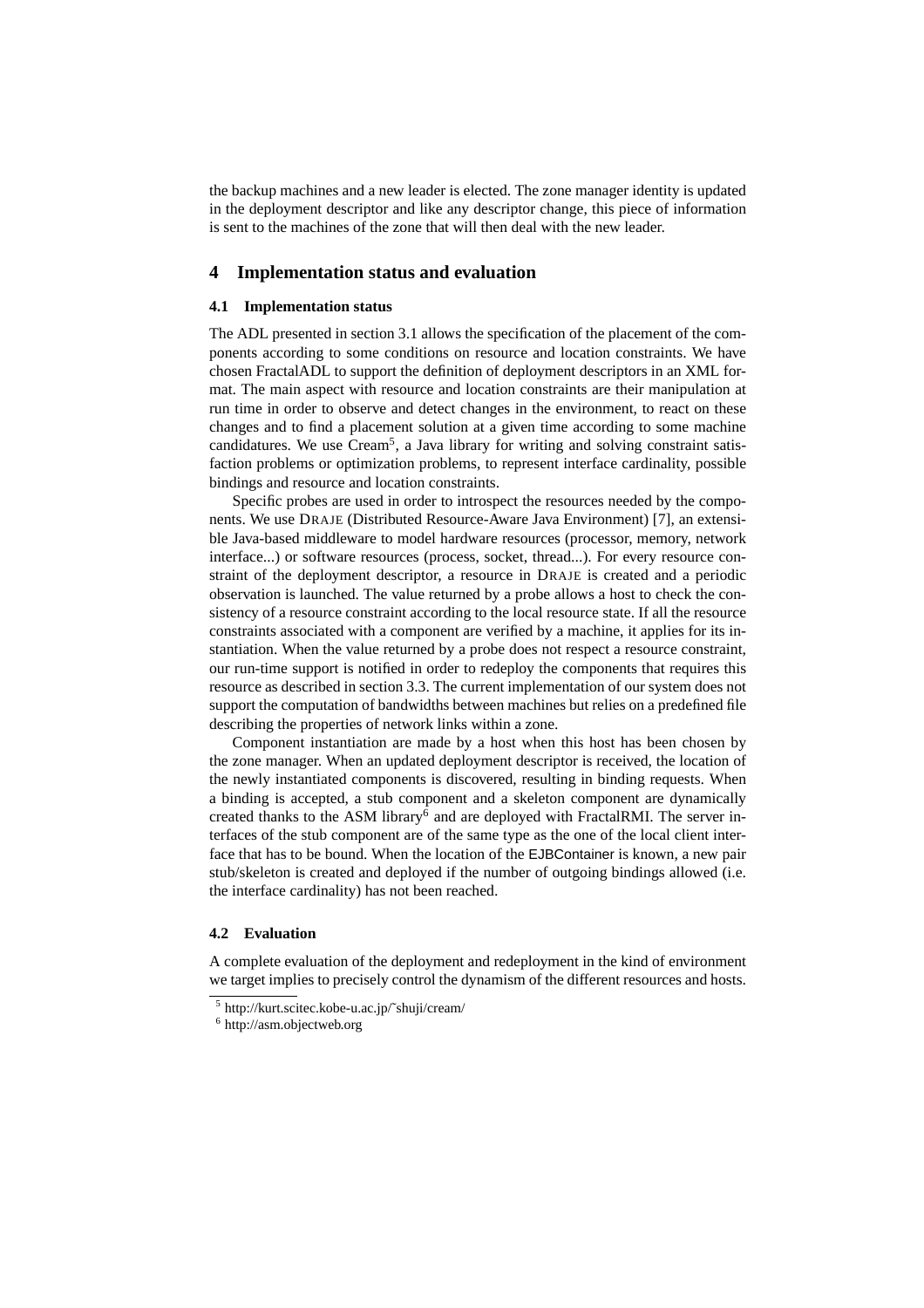We have indeed to take into account the announcement of machines' candidatures which implies the availability of resources—in order to compute a placement solution. However the feasibility and the performance of the deployment process and recovery



**Fig. 3.** Time required for a zone manager to decide on the placement of a set of components in function of the number of candidatures

mechanisms can be measured accurately when all the resources are available. In this case we can evaluate the time needed by a zone manager to compute a placement solution for the components of a virtual cluster.

Figure 3 shows the time for a zone manager to compute a placement solution when the number of received candidatures is sufficient, in function of the number of components to instantiate. We have considered a zone composed of a thousand of simulated machines on which the number of components to instantiate varies from one to one hundred. The experiment corresponds to the deployment of the architecture of Figure 1 according to the constraint "each component must reside on a distinct host" (alldiff constraint). Somewhat contrived, this constraint encompasses the complexity of other constraints involved in our deployment specification (resource constraints resolution has a negligible impact on the computation time). The evaluation has been conducted on a laptop (1,7 GHz Pentium Centrino). This experiment allowed us to verify that the time to compute—with the Cream library—a placement solution (when all conditions are met) remains acceptable regarding communication cost between machines. This computation time is likely not to be the prevalent factor in number of Grids configurations. We are currently conducting the evaluation of the deployment of a virtual cluster and the automatic management of failures on a Grid. The main difficult aspect remains the control of hosts and resources availability.

# **5 Related work**

Our work is related to several different open-source and research domains. We single out the following ones: component-based deployment in Grid environments, multitier deployment in wide-area networks, resource allocation for distributed systems and architecture-based systems.

We share with GridCCM [8], GridKit [9] and Proactive [10] the same approach consisting in abstracting the system to deploy on the grids to an assembly of components. Proactive work is closer to ours since it considers Fractal component model to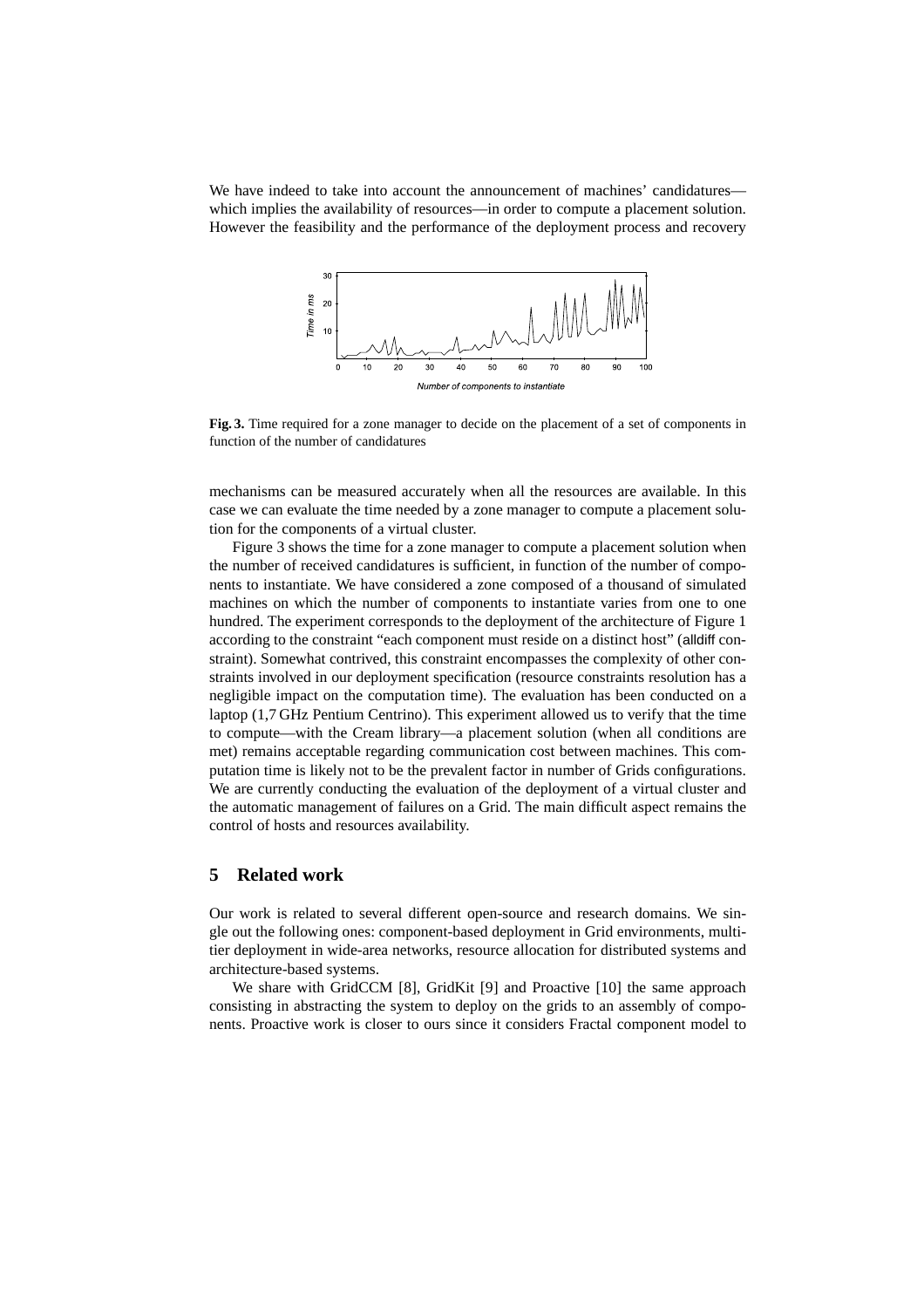represent hierarchical and parallel systems. However, our work covers both the resource management issues and the automatization of recovery from failures.

Exploiting the Grid resources to increase multi-tier application performance and fault-tolerance become recently the aim of many research teams [2, 1, 11]. However, focus is more on defining the best configuration and models to increase performance rather than on the management aspects.

Many works deal with resource allocation in distributed systems [12–15]. In our work, we propose a simple solution for resource allocation and we believe that, thanks to our modular component-model, we can easily adopt different policies and algorithms for an optimal resource usage. Furthermore, to our knowledge, most of the works on the Grids like PlanetLab and Globus, focus on parallel applications that are composed of independent tasks. Compared to the proposed solutions, we adopt an architecture-based approach motivated by the complex architecture of the multi-tier Internet application we address.

The architecture-based management approach [3] is mainly experimented in close environment like in SmartFrog [16] system or Jade system [17]. In these two systems, the deployment process considers that target machines are stable and homogeneous, which is not the case in Grids. Furthermore, handling failures relies on a centralized management unit, which hardly applies to the highly distributed Grid machines. In our solution, the machines collaborate in finding appropriate resources and for handling failures.

# **6 Conclusion**

This paper proposes a solution for the deployment of enterprise systems in Grids and an automatic recovery management in face of failures. Deployment in such environment is quite challenging as the platforms we target are highly distributed, heterogeneous and dynamic. We offer a resource-aware deployment feature for J2EE systems, which is essential in Grid heterogeneous environments. We also demonstrate that the constraintresolution is performed in a reasonable time. The role of the administrator is reduced to the writing of the deployment descriptor. All the deployment process and the recovery from failures are automated. Furthermore, the administrator does not need to be expert of the heterogeneous and complex J2EE systems. All the parts of the system are abstracted into Fractal components and the configuration is therefore unified. In our work, we aimed at maintaining the structure described in the ADL descriptor by replacing each time a faulty component by another. This allows ensuring the continuity of Internet services and maintaining their quality of service.

In this paper we adopted a special architecture of the J2EE system, the virtual clusters. We believe that our solution and mechanisms are applicable to other architectures. It is only necessary to write appropriate deployment descriptors and constraints. We are currently investigating a more complete evaluation of our approach on a Grid by taking into account resources and hosts availability. Moreover, some optimization can be defined when dealing with the placement decision of replicas by considering the symmetry of such components.